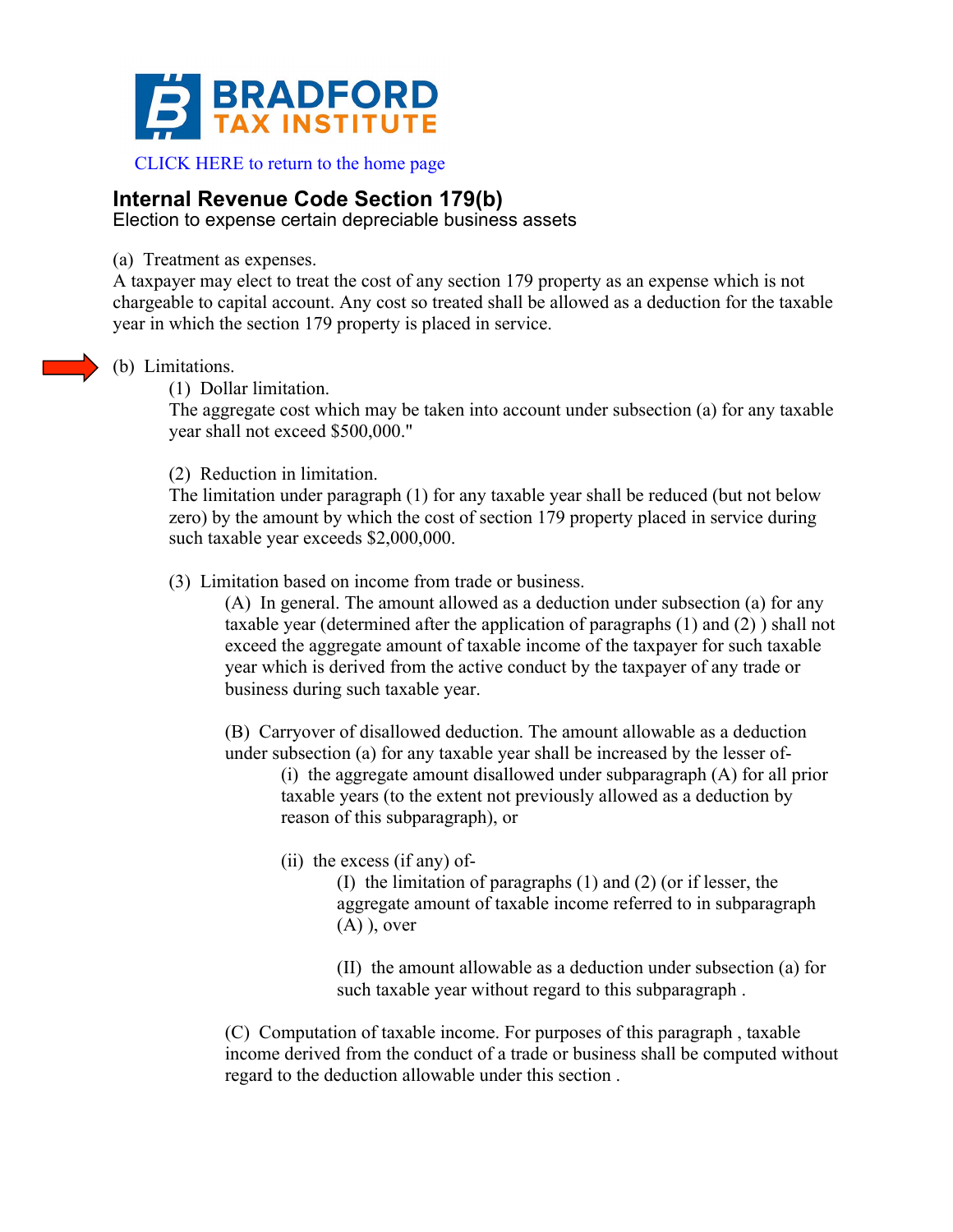(4) Married individuals filing separately.

In the case of a husband and wife filing separate returns for the taxable year-

(A) such individuals shall be treated as 1 taxpayer for purposes of paragraphs (1) and  $(2)$ , and

(B) unless such individuals elect otherwise, 50 percent of the cost which may be taken into account under subsection (a) for such taxable year (before application of paragraph (3) ) shall be allocated to each such individual.

(5) Limitation on cost taken into account for certain passenger vehicles.

(A) In general. The cost of any sport utility vehicle for any taxable year which may be taken into account under this section shall not exceed \$25,000.

(B) Sport utility vehicle. For purposes of subparagraph (A) -

(i) In general. The term "sport utility vehicle" means any 4-wheeled vehicle-

> (I) which is primarily designed or which can be used to carry passengers over public streets, roads, or highways (except any vehicle operated exclusively on a rail or rails),

(II) which is not subject to section 280F , and

(III) which is rated at not more than 14,000 pounds gross vehicle weight.

(ii) Certain vehicles excluded. Such term does not include any vehicle which-

> (I) is designed to have a seating capacity of more than 9 persons behind the driver's seat,

(II) is equipped with a cargo area of at least 6 feet in interior length which is an open area or is designed for use as an open area but is enclosed by a cap and is not readily accessible directly from the passenger compartment, or

(III) has an integral enclosure, fully enclosing the driver compartment and load carrying device, does not have seating rearward of the driver's seat, and has no body section protruding more than 30 inches ahead of the leading edge of the windshield.

(6) Inflation adjustment.

.

(A) In general. In the case of any taxable year beginning after 2015, the dollar amounts in paragraphs (1) and (2) shall each be increased by an amount equal to- (i) such dollar amount, multiplied by

(ii) the cost-of-living adjustment determined under section  $1(f)(3)$  for the calendar year in which the taxable year begins, determined by substituting "calendar year 2014" for "calendar year 1992" in subparagraph (B) thereof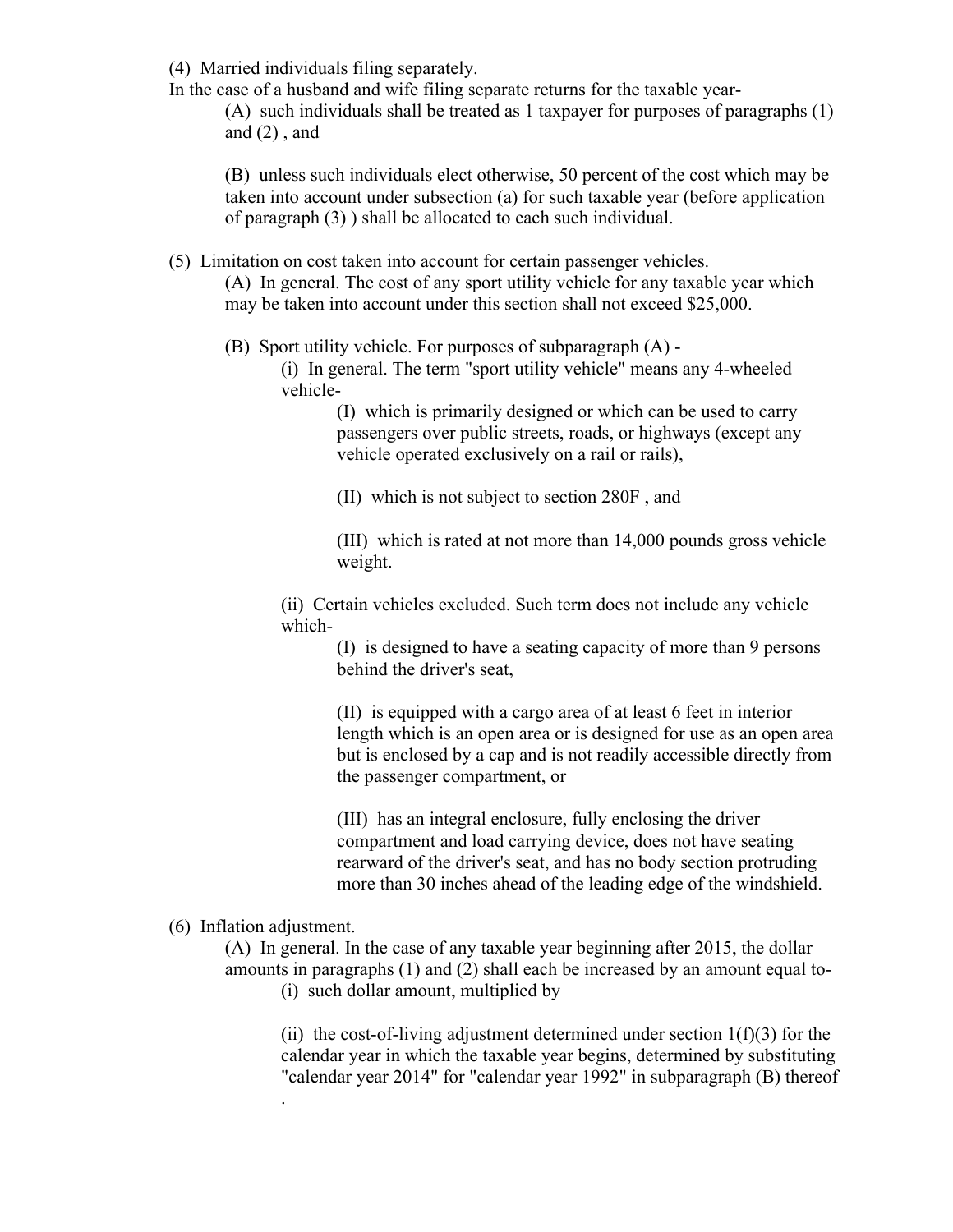(B) Rounding. The amount of any increase under subparagraph (A) shall be rounded to the nearest multiple of \$10,000.

(c) Election.

(1) In general.

An election under this section for any taxable year shall-

(A) specify the items of section 179 property to which the election applies and the portion of the cost of each of such items which is to be taken into account under subsection (a) , and

(B) be made on the taxpayer's return of the tax imposed by this chapter for the taxable year.

Such election shall be made in such manner as the Secretary may by regulations prescribe.

(2) Election .

Any election made under this section, and any specification contained in any such election, may be revoked by the taxpayer with respect to any property, and such revocation, once made, shall be irrevocable.

(d) Definitions and special rules.

(1) Section 179 property.

For purposes of this section , the term " section 179 property" means property-

(A) which is-

(i) tangible property (to which section 168 applies), or

(ii) computer software (as defined in section  $197(e)(3)(B)$ ) which is described in section  $197(e)(3)(A)(i)$  and to which section 167 applies,

(B) which is section 1245 property (as defined in section  $1245(a)(3)$ ), and

(C) which is acquired by purchase for use in the active conduct of a trade or business.

Such term shall not include any property described in section 50(b) .

(2) Purchase defined.

For purposes of paragraph (1) , the term "purchase" means any acquisition of property, but only if-

(A) the property is not acquired from a person whose relationship to the person acquiring it would result in the disallowance of losses under section 267 or 707(b) (but, in applying section  $267(b)$  and (c) for purposes of this section, paragraph (4) of section 267(c) shall be treated as providing that the family of an individual shall include only his spouse, ancestors, and lineal descendants),

(B) the property is not acquired by one component member of a controlled group from another component member of the same controlled group, and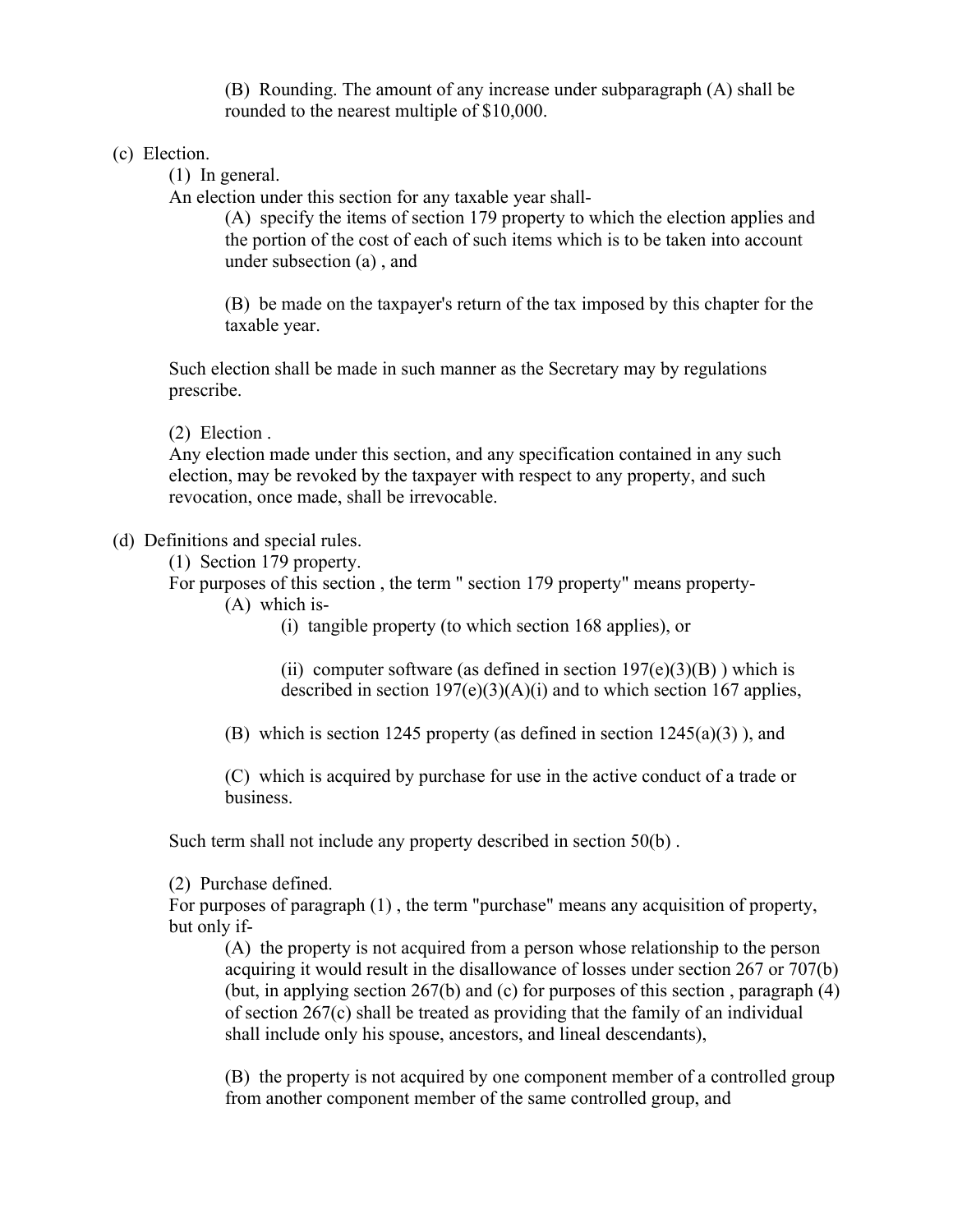(C) the basis of the property in the hands of the person acquiring it is not determined-

(i) in whole or in part by reference to the adjusted basis of such property in the hands of the person from whom acquired, or

(ii) under section 1014(a) (relating to property acquired from a decedent).

## (3) Cost.

For purposes of this section, the cost of property does not include so much of the basis of such property as is determined by reference to the basis of other property held at any time by the person acquiring such property.

(4) Section not to apply to estates and trusts.

This section shall not apply to estates and trusts.

(5) Section not to apply to certain non-corporate lessors.

This section shall not apply to any section 179 property which is purchased by a person who is not a corporation and with respect to which such person is the lessor unless-

(A) the property subject to the lease has been manufactured or produced by the lessor, or

(B) the term of the lease (taking into account options to renew) is less than 50 percent of the class life of the property (as defined in section  $168(i)(1)$ ), and for the period consisting of the first 12 months after the date on which the property is transferred to the lessee the sum of the deductions with respect to such property which are allowable to the lessor solely by reason of section 162 (other than rents and reimbursed amounts with respect to such property) exceeds 15 percent of the rental income produced by such property.

(6) Dollar limitation of controlled group.

For purposes of subsection (b) of this section -

(A) all component members of a controlled group shall be treated as one taxpayer, and

(B) the Secretary shall apportion the dollar limitation contained in subsection (b)(1) among the component members of such controlled group in such manner as he shall by regulations prescribe.

(7) Controlled group defined.

For purposes of paragraphs (2) and (6) , the term "controlled group" has the meaning assigned to it by section 1563(a) , except that, for such purposes, the phrase "more than 50 percent" shall be substituted for the phrase "at least 80 percent" each place it appears in section  $1563(a)(1)$ .

(8) Treatment of partnerships and S corporations.

In the case of a partnership, the limitations of subsection (b) shall apply with respect to the partnership and with respect to each partner. A similar rule shall apply in the case of an S corporation and its shareholders.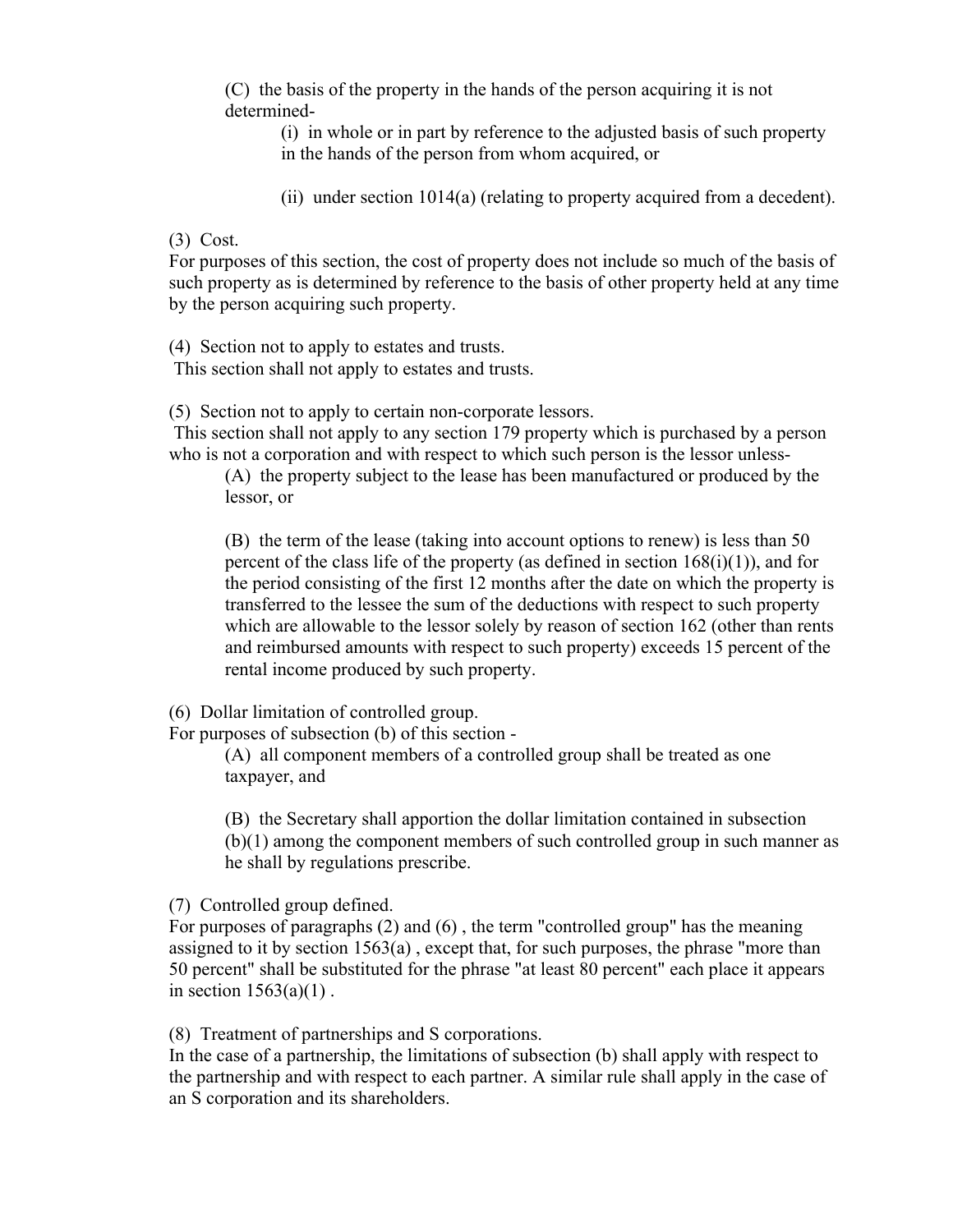(9) Coordination with section 38 .

No credit shall be allowed under section 38 with respect to any amount for which a deduction is allowed under subsection (a) .

(10) Recapture in certain cases.

The Secretary shall, by regulations, provide for recapturing the benefit under any deduction allowable under subsection (a) with respect to any property which is not used predominantly in a trade or business at any time.

(e) Special rules for qualified disaster assistance property.

(1) In general.

For purposes of this section -

(A) the dollar amount in effect under subsection (b)(1) for the taxable year shall be increased by the lesser of-

(i) \$100,000, or

(ii) the cost of qualified section 179 disaster assistance property placed in service during the taxable year, and

(B) the dollar amount in effect under subsection (b)(2) for the taxable year shall be increased by the lesser of-

(i) \$600,000, or

(ii) the cost of qualified section 179 disaster assistance property placed in service during the taxable year.

(2) Qualified section 179 disaster assistance property.

For purposes of this subsection , the term "qualified section 179 disaster assistance property" means section 179 property (as defined in subsection (d)) which is qualified disaster assistance property (as defined in section 168(n)(2) ).

(3) Coordination with empowerment zones and renewal communities.

For purposes of sections 1397A and 1400J , qualified section 179 disaster assistance property shall not be treated as qualified zone property or qualified renewal property, unless the taxpayer elects not to take such qualified section 179 disaster assistance property into account for purposes of this subsection .

(4) Recapture.

For purposes of this subsection, rules similar to the rules under subsection  $(d)(10)$  shall apply with respect to any qualified section 179 disaster assistance property which ceases to be qualified section 179 disaster assistance property.

## (f) Special rules for qualified real property.

(1) In general.

If a taxpayer elects the application of this subsection for any taxable year, the term "section 179 property" shall include any qualified real property which is-

(A) of a character subject to an allowance for depreciation,